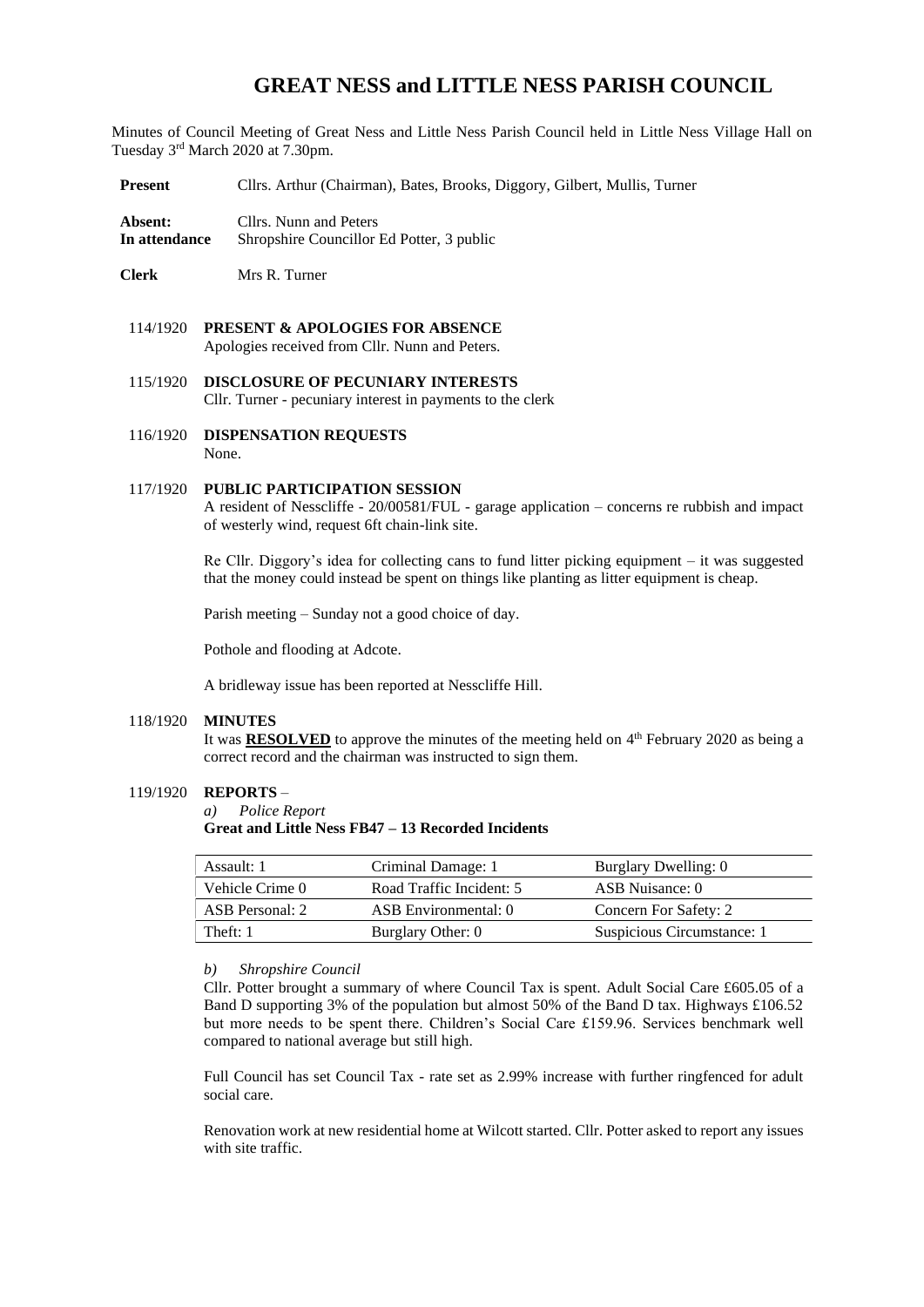Chief Exec has left SC last week. Strategies set by council reliant on officers to deliver and felt that SC hadn't got confidence in CX to deliver council's priorities e.g. in Highways, response to flooding. Highways consultant has highlighted senior management failure to manage contracts in Highways. Andrew Bagley and Karen Bradshaw as interim CXs

- *c) Youth Club* good attendance, new children. Some members attending a training course.
- *d) Parish Councillor Reports* none
- *e) Baschurch Doctors Surgery* no update.
- *f) Clerk's Report*

| <b>Issue</b>                          | <b>Date</b> | <b>Update</b>                                                                                                                                                                                                                                                                                                                                                                                  |  |  |
|---------------------------------------|-------------|------------------------------------------------------------------------------------------------------------------------------------------------------------------------------------------------------------------------------------------------------------------------------------------------------------------------------------------------------------------------------------------------|--|--|
| Highway<br>maintenance issues         | Various     | Drainage issues at The Prill reported<br>following recent flooding $-$ no feedback<br>yet<br>Pothole at Adcote reported<br>Potholes Valeswood Lane reported<br>Path by hedge at Hopton Court reported<br>Damage to Great Ness pavement reported<br>Want signs to stop dogs being off lead<br>like ones at Great Ness end. Want one by<br>Hopton Lane and ideally by the car park<br>entrances. |  |  |
| Defibrillator at<br>Wilcott army camp | Ongoing     | The defib needs to be added to the new WMAS<br>register.                                                                                                                                                                                                                                                                                                                                       |  |  |
| Play areas                            | Summer 2019 | SC to send letter proposing 2 years' bills are paid<br>at once                                                                                                                                                                                                                                                                                                                                 |  |  |
| Parking by school                     | Ongoing     | Liaising with Berrys who in turn are speaking to<br>Severnside re access but getting limited response                                                                                                                                                                                                                                                                                          |  |  |
| Bank account                          | Feb 2020    | In process of opening accounts                                                                                                                                                                                                                                                                                                                                                                 |  |  |

It was agreed to ask the dog warden what the byelaw is for the playing field re dogs.

#### 120/1920 **PLANNING NOTIFICATIONS** – *for information*

- 1) 14/03797/OUT Development Land West Of Oakfield, Nesscliffe, Shrewsbury, Shropshire Proposal: Outline application for the erection of 6 No dwellings (to include access) *Awaiting Decision*
- 2) 14/05257/FUL Proposed Dwelling Adj. Hopton Farm, Nesscliffe, Shrewsbury, Shropshire Proposal: Erection of a Single Plot Exception (SPE) affordable dwelling and formation of access *Awaiting Decision*
- 3) 17/05151/EIA Proposed Poultry Units NW Of North Farm, Felton Butler Proposal: Erection of four poultry rearing buildings, eight feed bins, biomass store and amenity building including landscaping and tree planting. *Awaiting Decision*
- 4) 18/03274/REM Proposed Residential Development East Of Mulberry House, Great Ness, Proposal: Approval of reserved matters (access, appearance, landscaping, layout and scale) for 1No dwelling pursuant to planning permission 14/00694/OUT for the erection of two residential dwellings and associated works *Awaiting Decision*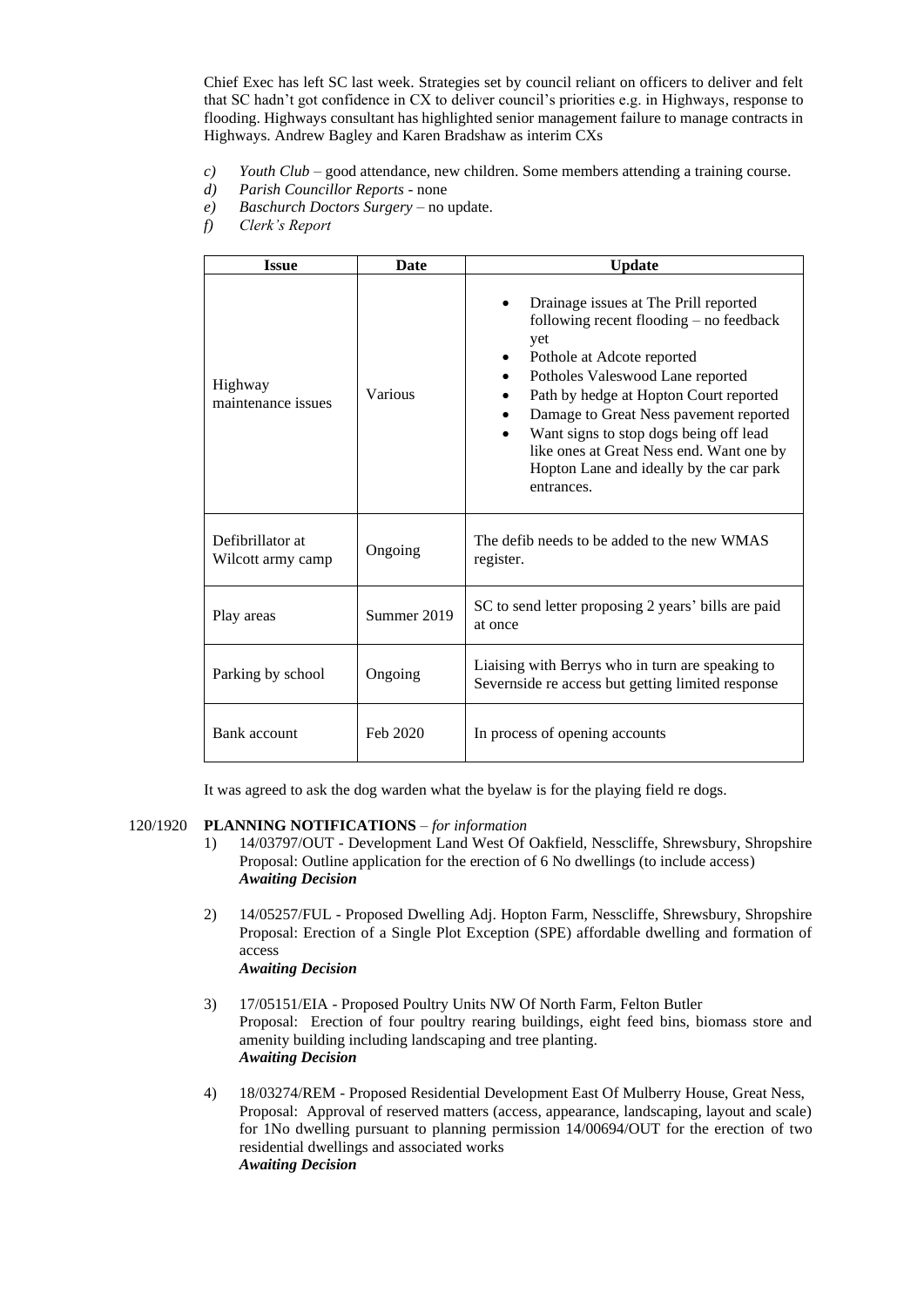- 5) 19/01463/REM Plot Adj. To No 4 Felton Butler Cottages, Felton Butler Proposal: Reserved Matters application pursuant 14/01327/OUT for the erection of a detached dwelling and garage to include access *Pending Consideration*
- 6) 19/01781/VAR Land Opposite The Crescent, Nesscliffe, Shrewsbury, SY4 1DR Proposal: Variation of Condition No. 2 attached to planning permission 18/04941/FUL dated 26 October 2018 -Substitute Plot 20 with a different house type *Decision: Grant Permission*
- 7) 18/04965/FUL (Appeal Ref 19/02776/REF / Planning Inspector ref: APP/L3245/W/19/3236638) – Proposed Crematorium North Of, Nesscliffe Proposal: Erection of a new crematorium with associated access, car parking and landscaping *Awaiting Decision*
- 8) 19/04714/FUL Proposed Development Land At Adcote School, Little Ness Proposal: Erection of 3No dwellings *Awaiting Decision*
- 9) 19/05258/FUL 32 Adcote, Little Ness, Shrewsbury, Shropshire, SY4 2JX Proposal: Erection of a triple garage *Decision: Grant Permission*
- 10) 19/05307/FUL The Garage, Nesscliffe, Shrewsbury, Shropshire, SY4 1AY Proposal: Erection extension to existing steel framed building *Awaiting Decision*
- 11) 19/05340/FUL The Granary, Alderton Hall, Nesscliffe, Shrewsbury, SY4 1AW Proposal: Erection of two-storey extension and conversion of existing cartshed to provide self-contained ancillary residential accommodation *Awaiting Decision*
- 12) 19/05306/VAR Pentre Industrial Estate, Pentre, Shropshire Proposal: Application under Section 73A of the Town and Country Planning Act 1990 for the variation of Condition Nos. 2 (approved plans), 3 (external materials), 4 (ground investigation), 5 (drainage) and 9 (bat and bird boxes) attached to planning permission 18/03158/FUL dated 16/04/2019 *Decision: Grant Permission*
- 13) 19/05495/FUL Oakfield, Great Ness, Shrewsbury, Shropshire, SY4 2LB Proposal: Erection of single storey rear extension and portico to front elevation; internal and elevational alterations *Decision: Grant Permission*
- 14) 20/00142/FUL Site Of Windsor Place, Pentre, Shropshire Proposal: Application under Section 73A of the Town and Country Planning Act 1990 for the erection of a detached, two-storey replacement dwelling (modification of previously approved SA/09/0284/F) *Awaiting Decision*
- 15) 19/04772/FUL Fernleigh, Alderton, Nesscliffe, Shrewsbury, SY4 1AP Proposal: Erection of two storey rear extension following partial demolition of rear single storey elements *Awaiting Decision*
- 16) 19/03403/FUL Phase Three Shrewsbury Houses Ridgewood Road Nesscliffe Proposal: Erection of 31 houses to include 19 houses on phase 3 (modification to previously approved 17/01576/REM); 12 houses on the north part of phase 2 (now phase 2b) (modification to previously approved 18/04941/FUL) to include the provision of a new access road and replacement of 4 dwellings (previously plots 8-11inc) with 10 dwellings (on plots a-j inc) (an additional 6 dwellings) *Awaiting Decision*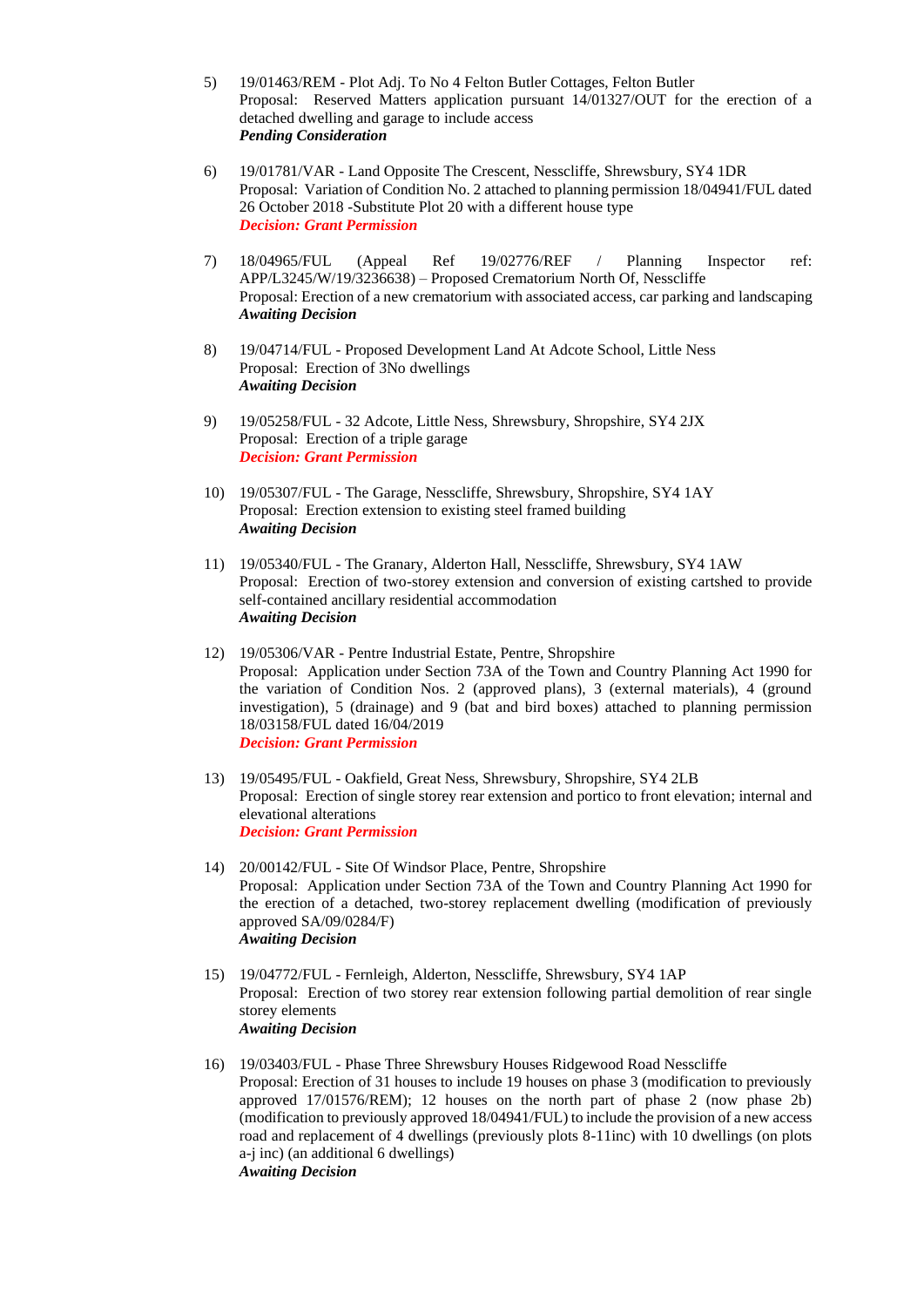## 121/1920 **PLANNING APPLICATIONS**– **FOR COMMENT**

1) 20/00581/FUL - Motor Fuel Limited, Service Station, Nesscliffe, SY4 1BZ Proposal: Erection of a coffee shop with a drive-thru; associated car, motorcycle and cycle parking; landscaping and associated works Comments: It was **RESOLVED** to support the proposal as it creates 9 jobs but litter needs to be managed, in sealed bins.

#### 122/1920 **PARISH MATTERS –***updates, reports of new matters & resolution actions to be taken*

- *a) EMG grant – draft application –* it was **RESOLVED** to apply for a grant of £720, total value of £1,440.
- *b*) *Annual Parish Meeting* it was **RESOLVED** to hold the meeting on 17<sup>th</sup> May, 3pm
- *c) Highway maintenance matters*
	- Cllr. Arthur reported that on the road from Little Ness to Valeswood ditches cleared but BT and Severn Trent have smashed the drains under the laybys and water not draining. Farmer can't replace culvert due to BT/Severn Trent infrastructure. Email Glen Smith.
	- Drains by school on The Crescent, drains overflowing and get blocked. Placing the bungalows at risk. Drain outside school blocked. Collapsed drain.
	- The Prill still flooding and manhole on Well Lane needs clearing.
	- Drains at Kinton, by bend near Little Pixies.
- *d) Path width by hedge at Hopton Court* reported.
- *e) Proposed project to collect aluminium cans to fund local projects (Cllr. Diggory)* a proposal was made to collect aluminium cans, as part of the litter picks and ask the army camp if they can be stored in empty bunkers on camp. It was noted that some local businesses would like to donate.
- *f) Bridleway Lower Hopton to Ruyton – issue with its condition* clerk to write.
- *g) Reports of other parish matters (for info only)*
	- Noticeboards at Wilcott  $-$  to be repaired as per quote.
	- Hedge at Hopton Lane beech hedge house with pond. Write to them and ask
	- Trees by car park at Nesscliffe Hotel poor condition. Cllr. Diggory to speak to the landowner.
	- Bus stop layby ivy hedge by The Three Pigeons end of bus stop needs cutting.

# 123/1920 **FINANCIAL MATTERS**

*a) Payments including payments made between meetings* - it was **RESOLVED** to approve the following:

*Cllr. Turner left the room.* 

## **Main parish council account:**

| Ref                   | Payee       | <b>Item</b>  | <b>Method</b> | <b>Net</b> | <b>VAT</b> | Gross   |
|-----------------------|-------------|--------------|---------------|------------|------------|---------|
| P61-1920              | <b>SCPF</b> | Pension      | <sub>SO</sub> | £136.58    | £0.00      | £136.58 |
| P62-1920              | Scottish    |              | DD            | £29.55     | £1.48      | £31.03  |
|                       | Power       | Electricity  |               |            |            |         |
| P <sub>63</sub> -1920 | R Turner    | Salary Feb   | <sub>SO</sub> | £618.90    | £0.00      | £618.90 |
| P64-1920              | R Turner    | Expenses Feb | <b>BACS</b>   | £34.66     | £0.00      | £34.66  |
| P65-1920              | G Taylor    | Maintenance  | <b>BACS</b>   | £634.85    | £126.97    | £761.82 |

*b) Income received* None.

# 124/1920 **CORRESPONDENCE**

- *a) SALC Info Bulletins*
- *b) Flood information*
- *c) NW Relief Road consultation* it was **RESOLVED** to support the relief road.
- *d) OPCC Road Safety Strategy* no comment
- *e) Road Closure - Little Ness Road, Ruyton XI Towns - 16th to 29th March 2020*
- *f) Road Closure - Forton Junction To Little Ness Crossroads - 31st March 2020*